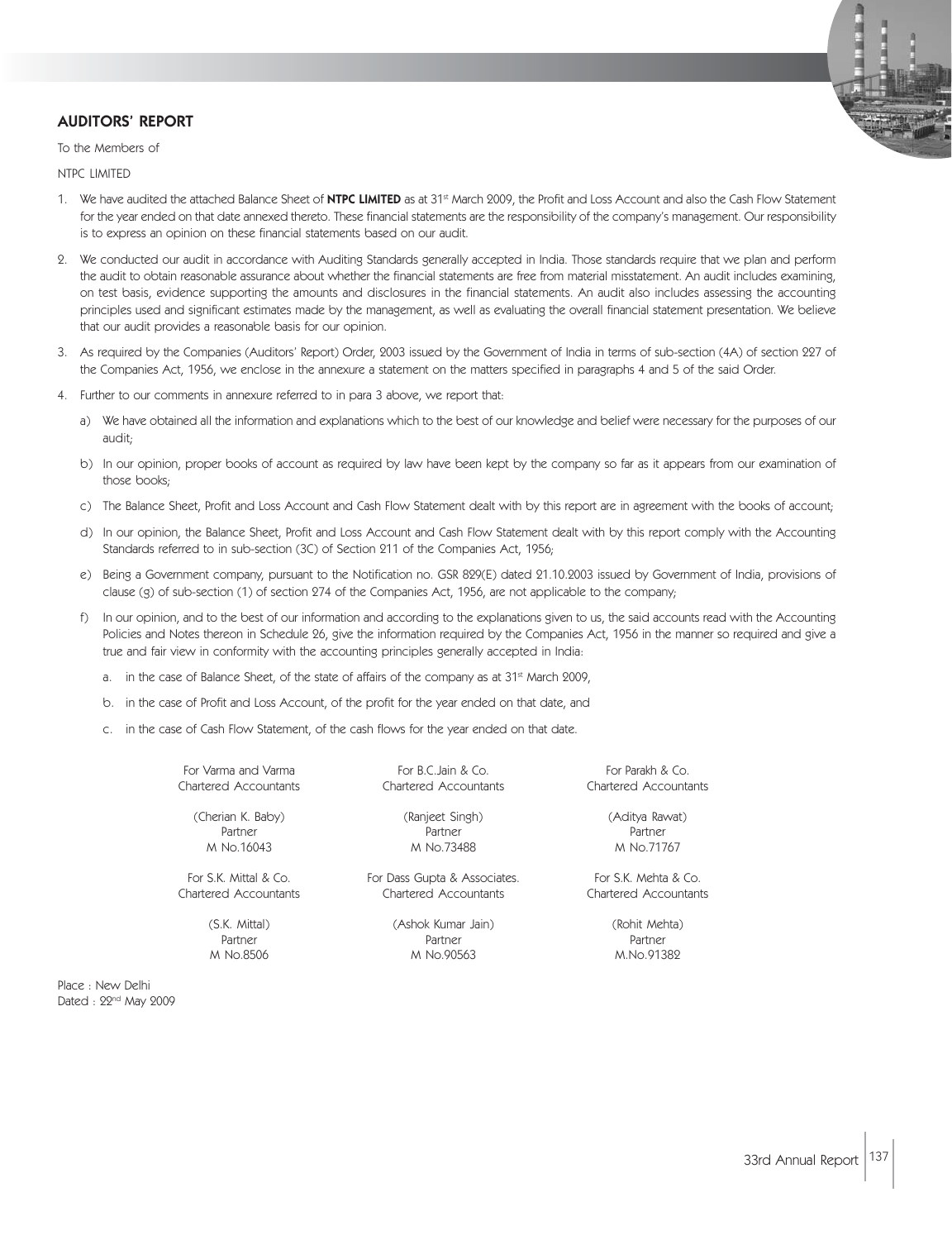## ANNEXURE TO THE AUDITORS' REPORT

Statement referred to in paragraph (3) of our report of even date to the members of NTPC LIMITED on the accounts for the year ended 31st March 2009

- (i) (a) The company has generally maintained proper records showing full particulars including quantitative details and situation of fixed assets.
	- (b) All the assets have not been physically verified by the management during the year but there is a regular programme of verification which, in our opinion, is reasonable having regard to the size of the company and the nature of its assets. No material discrepancies were noticed on such verification.
	- (c) Substantial part of the fixed assets has not been disposed off during the year.
- (ii) (a) The inventory has been physically verified by the management at reasonable intervals.
	- (b) The procedures of physical verification of inventories followed by the management are reasonable and adequate in relation to the size of the company and the nature of its business.
	- (c) The Company is maintaining proper records of inventory. The discrepancies noticed on physical verification of inventories, wherever material, have been properly dealt with in the books of account.
- (iii) (a) The company has not granted any loans secured or unsecured to any company, firm or other party covered in the register maintained under section 301 of the Companies Act, 1956.

In view of clause (iii)(a) above, the clauses (iii)(b), (iii)(c) and (iii)(d) are not applicable.

(e) The company has not taken any loans secured or unsecured from any company, firm, or other parties covered in register maintained under section 301 of the Companies Act, 1956.

In view of  $(iii)$  (e) above, the clauses  $(iii)$  (f) and  $(iii)$  (g) are not applicable.

- (iv) In our opinion and according to the information and explanations given to us, there is adequate internal control system commensurate with the size of the company and the nature of its business for purchase of inventory and fixed assets and for sale of goods and services. During the course of our audit, we have not observed any continuing failure to correct major weaknesses in internal control systems.
- (v) (a) According to the information and explanations given to us, during the year under audit there have been no contracts or arrangements which need to be entered in the register maintained under section 301 of the Companies Act, 1956.

In view of clause (v) (a) above, the clause (v) (b) is not applicable.

- (vi) In our opinion and according to the information and explanations given to us, the company has complied with the provisions of Sections 58A and 58AA or any other relevant provisions of the Companies Act, 1956 and the Companies (Acceptance of Deposits) Rules, 1975 with regard to the deposits accepted from the public. No order has been passed by the Company Law Board or National Company Law Tribunal or Reserve Bank of India or any Court or any other tribunal.
- (vii) In our opinion, the company has an internal audit system commensurate with the size and the nature of its business.
- (viii) We have broadly reviewed the accounts and records maintained by the company pursuant to the Rules made by the Central Government for the maintenance of cost records under section 209 (1) (d) of the Companies Act, 1956 and we are of the opinion that prima facie the prescribed accounts and records have been made and maintained. We have not, however, made detailed examination of the records with a view to determine whether they are accurate and complete.
- (ix) (a) Undisputed statutory dues including provident fund, investor education and protection fund, income tax, sales-tax, wealth tax, service tax, custom duty, excise duty, cess and other statutory dues have generally been regularly deposited with the appropriate authorities within a period of six months from the date they became payable except for entry tax of Rs.88.95 million which has since been deposited with the appropriate authorities.
	- (b) The disputed statutory dues aggregating to Rs.593 million that have not been deposited on account of matters pending before appropriate authorities are detailed below:

| SI.No. | Name of Statute                | Nature of dues | Forum where the dispute is pending          | Rs./million |
|--------|--------------------------------|----------------|---------------------------------------------|-------------|
|        | Central Sales Tax and Sales    | Sales Tax/VAT  | Additional Commissioner of Sales Taxes      | 65          |
|        | Tax/VAT Acts of Various States |                | Commissioner of Sales Tax                   | 26          |
|        |                                |                | Dy. commissioner of Sales/ Commercial Taxes | 332         |
|        |                                |                | High Court                                  | 19          |
|        |                                |                | Sales Tax Tribunal                          | 43          |
|        |                                |                | Joint Commissioner (Appeal) Trade tax       | 14          |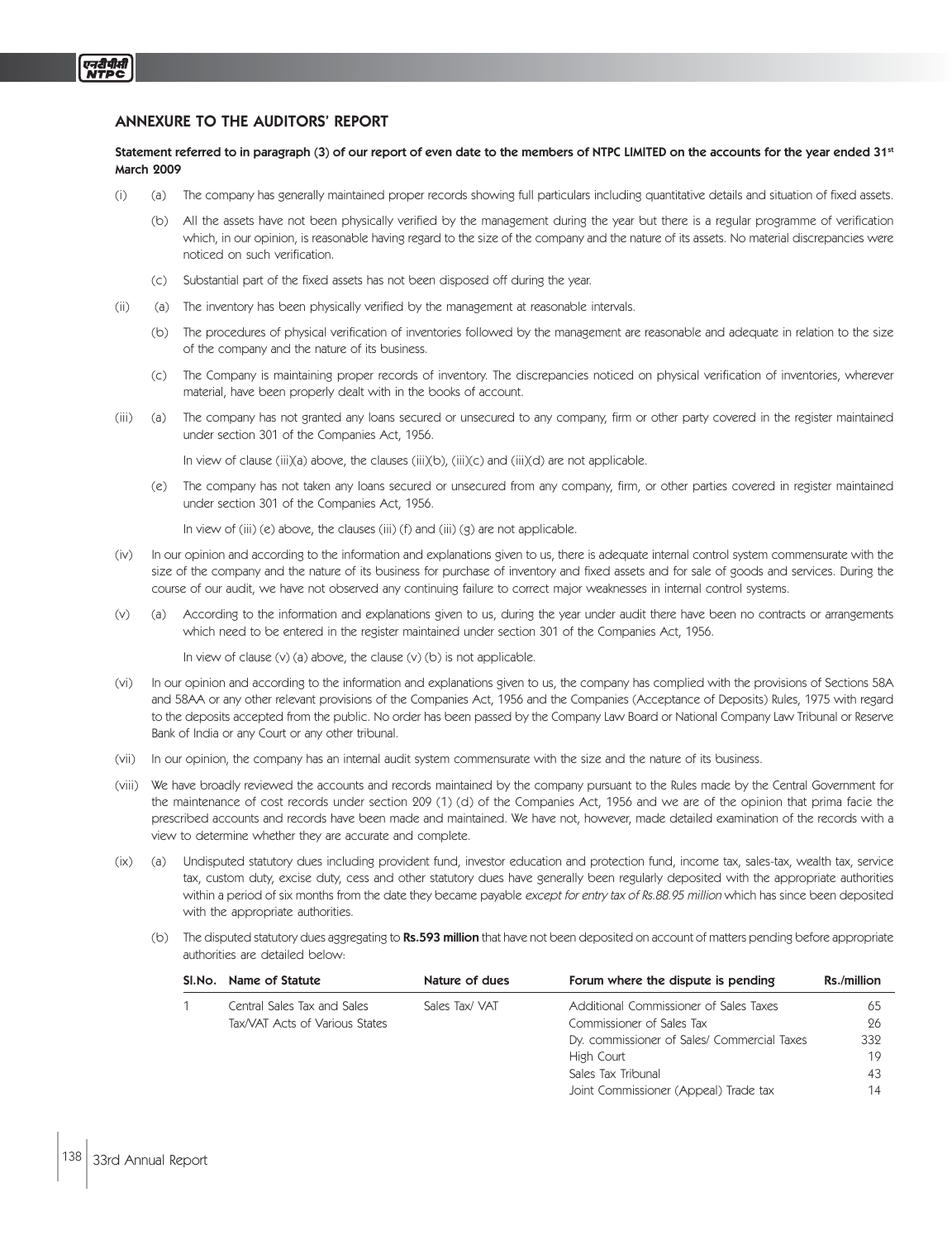| SI.No.        | Name of Statute                                             | Nature of dues       | Forum where the dispute is pending                    | Rs./million |
|---------------|-------------------------------------------------------------|----------------------|-------------------------------------------------------|-------------|
| $\mathcal{Q}$ | Water (Prevention & Control of<br>Pollution) Cess Act, 1977 | Water/Pollution Cess | Appellate Authority, Pollution Control Board          | 13          |
| 3.            | Indian Stamp Act, 1899                                      | Land Tax             | Appellate Authority – Board of Revenue                | 14          |
| 4.            | Central Excise Act, 1944                                    | Central Excise duty  | <b>CESTAT</b>                                         | 9           |
| 5.            | Income Tax Act, 1961                                        | Income tax           | Income Tax Appellate Tribunal<br>Allahabad High Court | 5<br>60     |
|               | Total                                                       |                      |                                                       | 593         |

- (x) The company has no accumulated losses and has not incurred cash losses during the financial year covered by our audit and the immediately preceding financial year.
- (xi) In our opinion and according to the information and explanations given to us, the company has not defaulted in repayment of dues to financial institutions, banks or debenture holders.
- (xii) According to the information and explanations given to us, company has not granted loans and advances on the basis of security by way of pledge of shares, debentures and other securities.
- (xiii) The company is not a chit fund or a nidhi/mutual benefit fund/society. Therefore, the provisions of clause 4(xiii) of the Companies (Auditor's Report) Order, 2003 are not applicable to the company.
- (xiv) The company is not dealing in or trading in shares, securities, debentures and other investments. Accordingly, the provisions of clause 4(xiv) of the Companies (Auditor's Report) Order, 2003 are not applicable to the company.
- (xv) Company has not given any guarantees for loans taken by others from banks or financial institutions.
- (xvi) In our opinion, the term loans have been applied for the purpose for which they were raised.
- (xvii) According to the information and explanations given to us and on an overall examination of the balance sheet of the company, we report that no funds raised on short-term basis have been used for long-term investment.
- (xviii) According to the information and explanations given to us, the company has not made preferential allotment of shares during the year.
- (xix) According to the information and explanations given to us, the company has created security or charge in respect of the Bonds issued by the company during the year.
- (xx) According to the information and explanations given to us, the company has not raised any money by public issue during the year.
- (xxi) According to the information and explanations given to us, no fraud has been committed to or by the Company during the year. In respect of suspected frauds of earlier years, suitable action has been taken.

For Varma and Varma For B.C.Jain & Co. For B.C.Jain & Co. For Parakh & Co. For Parakh & Co. For Parakh & Co. Fo<br>Chartered Accountants For Paraceus Chartered Accountants Chartered Accountants

(Cherian K. Baby) (Ranjeet Singh) (Aditya Rawat) M No.16043 M No.73488 M No.71767

Chartered Accountants

Partner Partner Partner Partner Partner Partner

For S.K. Mittal & Co. For Dass Gupta & Associates. For S.K. Mehta & Co.<br>Chartered Accountants Chartered Accountants Chartered Accountants Chartered Accountants Chartered Accountants Chartered Accountants

(S.K. Mittal) (Ashok Kumar Jain) (Rohit Mehta) Partner Partner Partner Partner Partner Partner M No.8506 M No.90563 M.No.91382

Place : New Delhi Dated : 22<sup>nd</sup> May 2009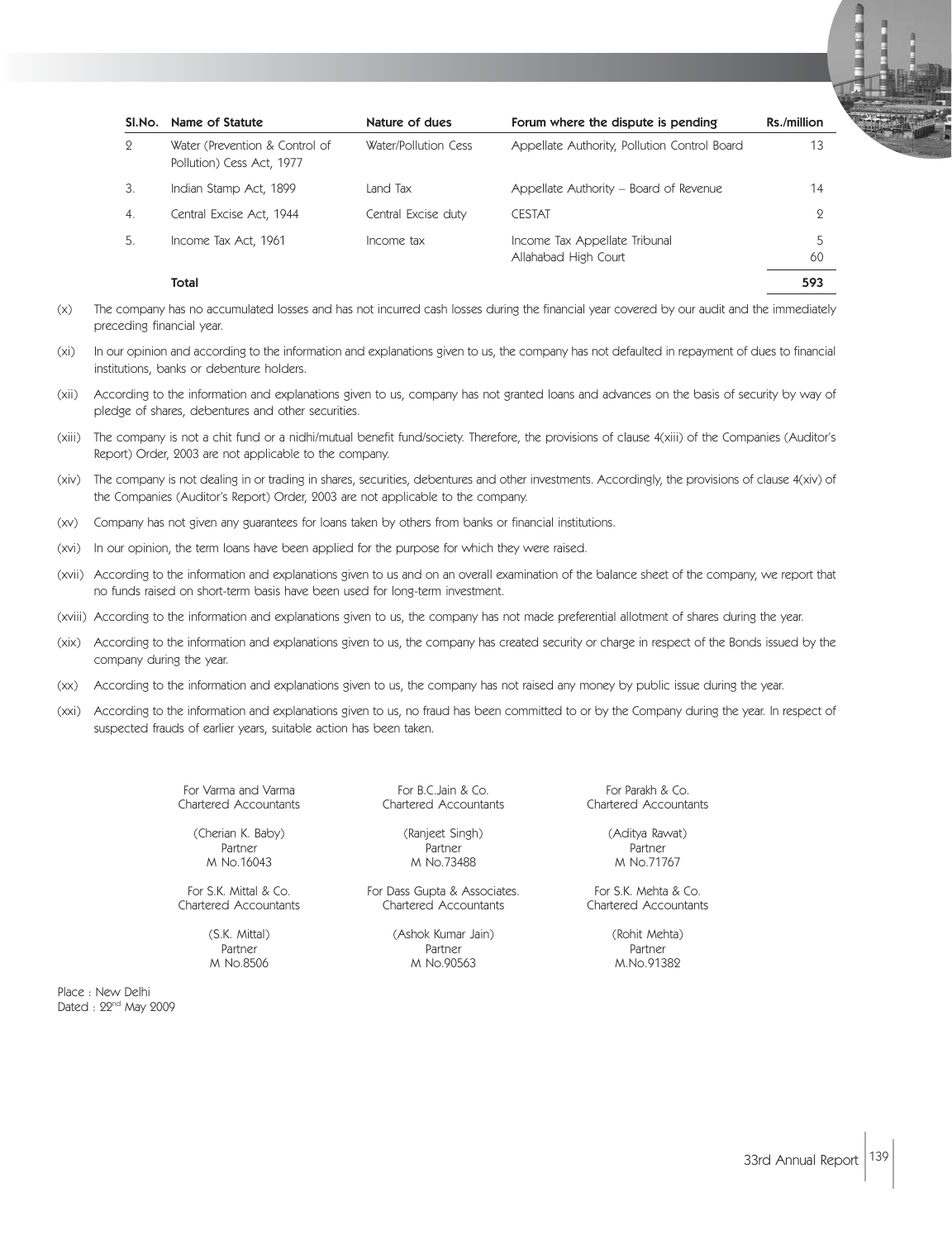## COMMENTS OF THE COMPTROLLER AND AUDITOR GENERAL OF INDIA UNDER SECTION 619 (4) OF THE COMPANIES ACT, 1956 ON THE ACCOUNTS OF NTPC LIMITED, NEW DELHI, FOR THE YEAR ENDED 31 MARCH 2009 AND MANAGEMENT REPLIES THEREON

| Comment                                                                                                                                                                                                                                                                                                                                                                                                                                                                                                                                                                                                                                                                                                                                                                                                                                                                                                                                                         | <b>Management Reply</b>                                                                                                                                                                                                                                                                                                                                                                                                                                                                                                                                                                                                                                                                                                                                                                                                                                                                                                                                                                                                                 |
|-----------------------------------------------------------------------------------------------------------------------------------------------------------------------------------------------------------------------------------------------------------------------------------------------------------------------------------------------------------------------------------------------------------------------------------------------------------------------------------------------------------------------------------------------------------------------------------------------------------------------------------------------------------------------------------------------------------------------------------------------------------------------------------------------------------------------------------------------------------------------------------------------------------------------------------------------------------------|-----------------------------------------------------------------------------------------------------------------------------------------------------------------------------------------------------------------------------------------------------------------------------------------------------------------------------------------------------------------------------------------------------------------------------------------------------------------------------------------------------------------------------------------------------------------------------------------------------------------------------------------------------------------------------------------------------------------------------------------------------------------------------------------------------------------------------------------------------------------------------------------------------------------------------------------------------------------------------------------------------------------------------------------|
| The preparation of financial statements of NTPC Limited, New<br>Delhi, for the year ended 31 March 2009 in accordance with<br>the financial reporting framework prescribed under the<br>Companies Act, 1956 is the responsibility of the management<br>of the company. The statutory auditors appointed by the<br>Comptroller and Auditor General of India under Section 619<br>(2) of the Companies Act, 1956 are responsible for expressing<br>opinion on these financial statements under section 227 of the<br>Companies Act, 1956 based on independent audit in<br>accordance with the auditing and assurance standards<br>prescribed by their professional body, the Institute of Chartered<br>Accountants of India. This is stated to have been done by them<br>vide their Audit Report dated 22 May 2009.                                                                                                                                               |                                                                                                                                                                                                                                                                                                                                                                                                                                                                                                                                                                                                                                                                                                                                                                                                                                                                                                                                                                                                                                         |
| I, on behalf of the Comptroller and Auditor General of India,<br>have conducted a supplementary audit under section 619 (3)<br>(b) of the Companies Act, 1956 of the financial statements of<br>NTPC Limited, New Delhi, for the year ended 31 March 2009.<br>This supplementary audit has been carried out independently<br>without access to the working papers of the statutory auditors<br>and is limited primarily to inquiries of the statutory auditors and<br>company personnel and a selective examination of some of the<br>accounting records. Based on my supplementary audit, I would<br>like to highlight the following significant matter under section<br>619 (4) of the Companies Act, 1956, which has come to my<br>attention and which in my view is necessary for enabling a better<br>understanding of the financial statements and the related Audit<br>Report:                                                                           |                                                                                                                                                                                                                                                                                                                                                                                                                                                                                                                                                                                                                                                                                                                                                                                                                                                                                                                                                                                                                                         |
| <b>Comment on Profitability</b><br><b>Profit &amp; Loss Account</b><br>Sales (Schedule 17): Rs.42145.40 crore                                                                                                                                                                                                                                                                                                                                                                                                                                                                                                                                                                                                                                                                                                                                                                                                                                                   |                                                                                                                                                                                                                                                                                                                                                                                                                                                                                                                                                                                                                                                                                                                                                                                                                                                                                                                                                                                                                                         |
| A reference is invited to Comment 'A' of the Comptroller and<br>Auditor General of India on the accounts of the Company for the<br>year ended 31 March 2008 wherein income recognition to the<br>extent of Rs.938.30 crore was commented upon. The Company<br>in the current year has again recognised income to the extent of<br>Rs.105.70 crore in respect of issues disputed by CERC before<br>the Hon'ble Supreme Court of India.<br>As the Company, through its counsel, had submitted before the<br>Hon'ble Supreme Court of India that it would not press for<br>determination of the disputed issues, the income recognition of<br>Rs.1044.00 crore (previous year Rs.938.30 crore and current year<br>Rs.105.70 crore) should have been postponed as required under<br>AS-9 prescribed under Section 211(3C) of the Companies<br>Act, 1956. As a result, Reserves and Surplus (accumulated profits)<br>of the Company are overstated by Rs.1044 crore. | The Company appealed before the Appellate Tribunal for<br>Electricity (ATE) against the tariff orders issued by the Central<br>Electricity Regulatory Commission (CERC) for determination of<br>tariff for its power stations. The ATE, during the previous financial<br>year 2007-08, upheld the appeals of the Company and directed<br>the CERC to revise the tariff for the concerned stations as provided<br>in its order. CERC filed an appeal before the Hon'ble Supreme<br>Court of India on some of the issues decided by the ATE, mainly<br>on the grounds that ATE's order is contrary to the provisions of<br>Tariff Regulations, 2004 notified by the CERC.<br>Since, in the opinion of the management, duly supported by<br>independent legal advice, the ATE's order was entirely in<br>conformity with the Tariff Regulations, 2004 and it was reasonable<br>to expect ultimate collection, the Company recognized sales of<br>Rs.938.30 crore pending disposal of the appeal in the previous<br>financial year 2007-08. |